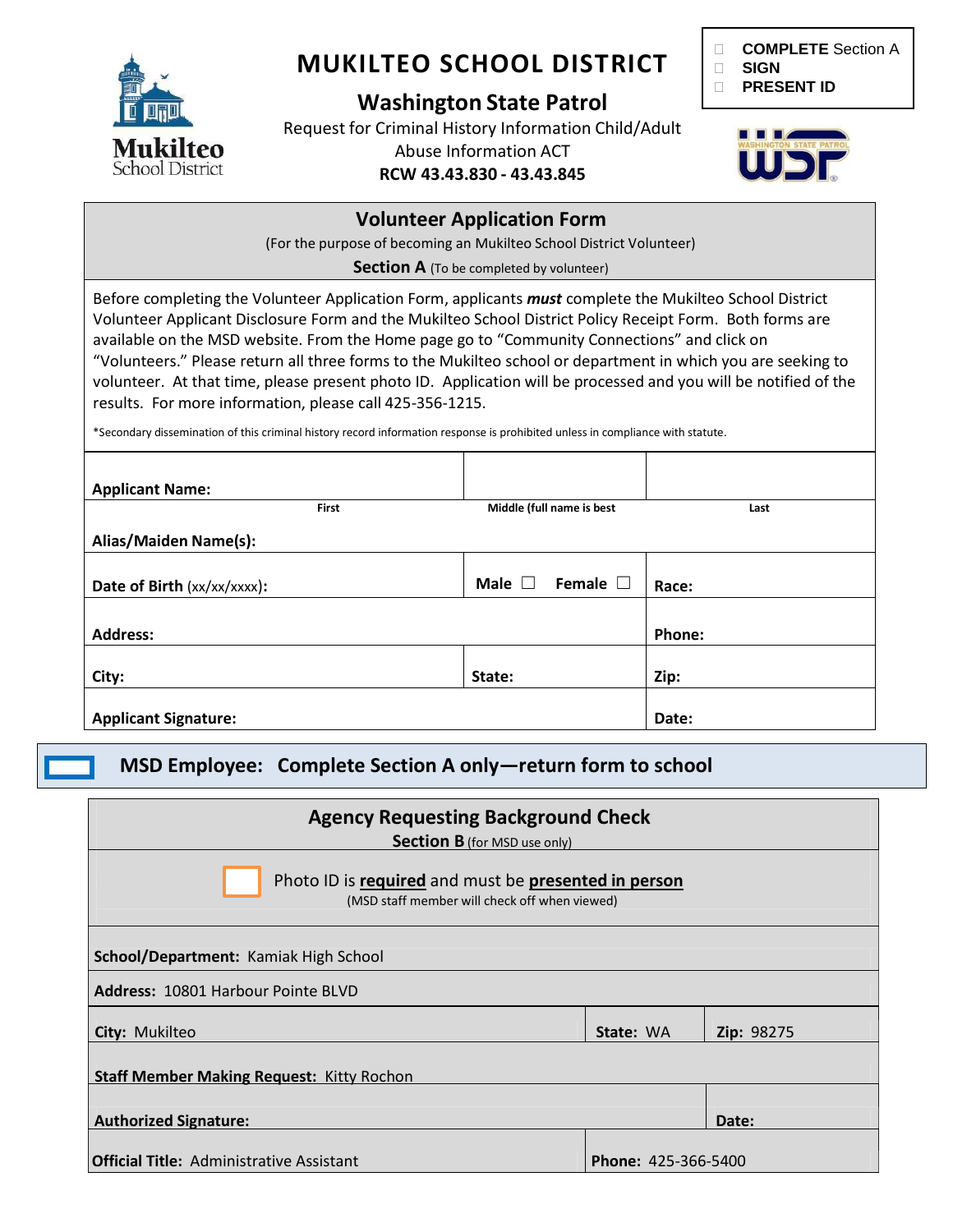## **VOLUNTEER APPLICANT DISCLOSURE FORM**

**COMPLETE** Questionnaire

- **SIGN**
- **Indicate "PROGRAM"** (in shaded area**)**

#### VOLUNTEER APPLICANT'S NAME: \_\_\_\_\_

#### (Please PRINT)

Answer **YES** or **NO** to each item listed. If the answer is YES to any item, explain in the area provided, indicating the charge or finding, the date, and the court(s) involved.

1. Have you ever been convicted of any crimes against children or other persons, which is defined in RCW 43.43.830 as follows? "Aggravated murder; first or second degree murder; first or second degree kidnapping; first, second, or third degree assault; first, second, or third degree assault of a child; first, second, or third degree rape; first, second, or third degree rape of a child; first or second degree robbery; first degree arson; first degree burglary; first or second degree manslaughter; first or second degree extortion; indecent liberties; incest; vehicular homicide; first degree promoting prostitution; communication with a minor; unlawful imprisonment; simple assault; sexual exploitation of minors; first or second degree criminal mistreatment; endangerment with a controlled substance; child abuse or neglect as defined in RCW 26.44.020; first or second degree custodial interference; first or second degree custodial sexual misconduct; malicious harassment; first, second, or third degree child molestation; first or second degree sexual misconduct with a minor; patronizing a juvenile prostitute; child abandonment; promoting pornography; selling or distributing erotic material to a minor; custodial assault; violation of child abuse restraining order; child buying or selling; prostitution; felony indecent exposure; criminal abandonment; or any of these crimes as they may be renamed in the future."

ANSWER: \_\_\_\_\_\_\_\_\_\_\_\_\_\_\_ If YES, please explain below:

2. Have you ever been found in any dependency action under RCW 13.34.030(2)(b) to have sexually assault or exploited any minor or have physically abused any minor?

\_\_\_\_\_\_\_\_\_\_\_\_\_\_\_\_\_\_\_\_\_\_\_\_\_\_\_\_\_\_\_\_\_\_\_\_\_\_\_\_\_\_\_\_\_\_\_\_\_\_\_\_\_\_\_\_\_\_\_\_\_\_\_\_\_\_\_\_\_\_\_\_\_\_\_\_\_\_\_\_\_\_\_\_\_\_\_\_\_\_\_\_\_\_\_\_\_\_\_\_

\_\_\_\_\_\_\_\_\_\_\_\_\_\_\_\_\_\_\_\_\_\_\_\_\_\_\_\_\_\_\_\_\_\_\_\_\_\_\_\_\_\_\_\_\_\_\_\_\_\_\_\_\_\_\_\_\_\_\_\_\_\_\_\_\_\_\_\_\_\_\_\_\_\_\_\_\_\_\_\_\_\_\_\_\_\_\_\_\_\_\_\_\_\_\_\_\_\_\_\_ **\_\_\_\_\_\_\_\_\_\_\_\_\_\_\_\_\_\_\_\_\_\_\_\_\_\_\_\_\_\_\_\_\_\_\_\_\_\_\_\_\_\_\_\_\_\_\_\_\_\_\_\_\_\_\_\_\_\_\_\_\_\_\_\_\_\_\_\_\_\_\_\_\_\_\_\_\_\_\_\_\_\_\_\_\_\_\_\_\_\_\_\_\_\_\_\_\_\_\_\_**

\_\_\_\_\_\_\_\_\_\_\_\_\_\_\_\_\_\_\_\_\_\_\_\_\_\_\_\_\_\_\_\_\_\_\_\_\_\_\_\_\_\_\_\_\_\_\_\_\_\_\_\_\_\_\_\_\_\_\_\_\_\_\_\_\_\_\_\_\_\_\_\_\_\_\_\_\_\_\_\_\_\_\_\_\_\_\_\_\_\_\_\_\_\_\_\_\_\_\_\_ \_\_\_\_\_\_\_\_\_\_\_\_\_\_\_\_\_\_\_\_\_\_\_\_\_\_\_\_\_\_\_\_\_\_\_\_\_\_\_\_\_\_\_\_\_\_\_\_\_\_\_\_\_\_\_\_\_\_\_\_\_\_\_\_\_\_\_\_\_\_\_\_\_\_\_\_\_\_\_\_\_\_\_\_\_\_\_\_\_\_\_\_\_\_\_\_\_\_\_\_

\_\_\_\_\_\_\_\_\_\_\_\_\_\_\_\_\_\_\_\_\_\_\_\_\_\_\_\_\_\_\_\_\_\_\_\_\_\_\_\_\_\_\_\_\_\_\_\_\_\_\_\_\_\_\_\_\_\_\_\_\_\_\_\_\_\_\_\_\_\_\_\_\_\_\_\_\_\_\_\_\_\_\_\_\_\_\_\_\_\_\_\_\_\_\_\_\_\_\_\_ \_\_\_\_\_\_\_\_\_\_\_\_\_\_\_\_\_\_\_\_\_\_\_\_\_\_\_\_\_\_\_\_\_\_\_\_\_\_\_\_\_\_\_\_\_\_\_\_\_\_\_\_\_\_\_\_\_\_\_\_\_\_\_\_\_\_\_\_\_\_\_\_\_\_\_\_\_\_\_\_\_\_\_\_\_\_\_\_\_\_\_\_\_\_\_\_\_\_\_\_

ANSWER: \_\_\_\_\_\_\_\_\_\_\_\_\_\_\_ If YES, please explain below:

3. Have you ever been found in a domestic relations proceeding under Title 26 RCW to have sexually abused or exploited any minor or to have physically abused any minor?

ANSWER: \_\_\_\_\_\_\_\_\_\_\_\_\_\_\_ If YES, please explain below:

4. Have you ever been found in any disciplinary board final decision to have sexually abused or exploited any minor or to have physically abused any minor?

ANSWER: \_\_\_\_\_\_\_\_\_\_\_\_\_\_\_ If YES, please explain below:

*NOTICE: An inquiry may be made to the Washington State Patrol and/or a Federal law enforcement agency to determine whether you have been (a) convicted of any offense against children or other persons as defined in this disclosure form; (b) found in any dependency action under RCW 13.34.030(2)(b) to have sexually assaulted or exploited any minor or to have physically abused any minor; and/or (c) found by a court in a domestic relations proceeding to have sexually abused or exploited any minor or to have physically abused any minor. A copy of any response received from the Washington State patrol or a Federal law enforcement agency pursuant to such inquiry will be made available to you.* 

*Pursuant to RCW 9A.72.085, I certify under penalty of perjury under the laws of the State of Washington that the foregoing is true and correct. I understand that this offer to volunteer with the Mukilteo School District is contingent upon an acceptable response from the Washington State Patrol and/or Federal law enforcement agency*.

Applicant Signature: \_\_\_\_\_\_\_\_\_\_\_\_\_\_\_\_\_\_\_\_\_\_\_\_\_\_\_\_\_\_\_\_\_\_\_\_\_\_\_\_\_\_\_\_\_\_\_\_\_\_\_\_\_\_\_\_ Date: \_\_\_\_\_\_\_\_\_\_\_\_\_\_\_\_\_\_\_\_\_\_\_\_\_

**Program(s) you are volunteering for: \_\_\_\_\_\_\_\_\_\_\_\_\_\_\_\_\_\_\_\_\_\_\_\_\_\_\_\_\_\_\_\_\_\_\_\_\_\_\_\_\_\_\_\_\_\_\_\_\_**School: *Kamiak HS*

*List programs; i.e. athletics, performing arts, PTO, etc.*